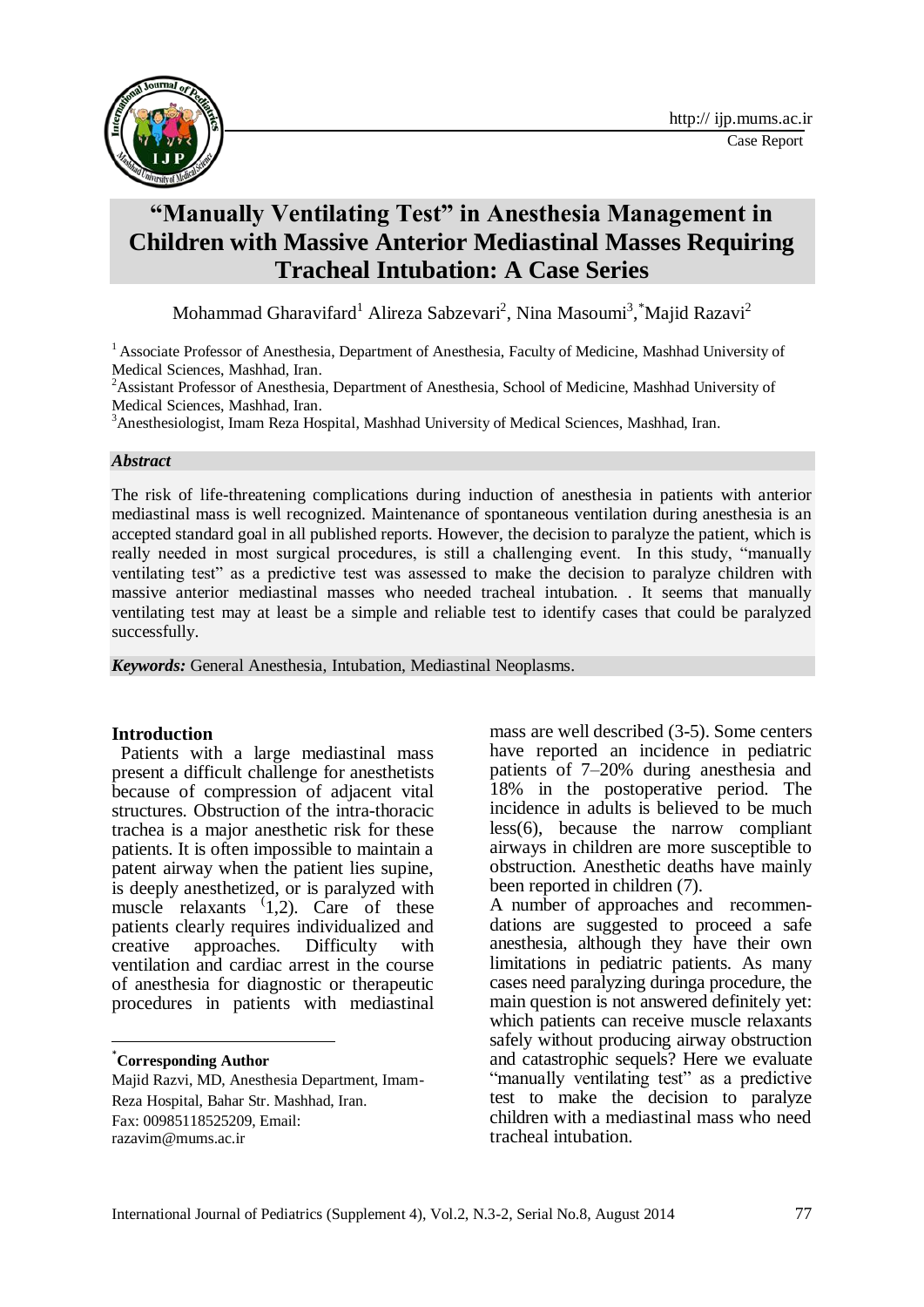#### **Materials and Methods**

This is a prospective study of 20 symptomatic children with large mediastinal masses who might need tracheal intubation and paralyzing in the course of their elective surgical procedures in our center from 2007 to 2011. These patients were scheduled for biopsy or resection of their mediastinal or neck masses that were diagnosed by CT scan or chest ultrasonography. All patients were anesthetized with sevoflurane and varying mixtures of N2O and O2 or pure O2 depending on their oxygenation status. After a smooth induction and gradually deepening a few manually assisted ventilations were applied as a test to ascertain the efficacy of positive pressure ventilation (PPV). Then, PPV was possible, the patient was paralyzed and intubated by injecting cisatracurium and fentanyl. Afterwards, anesthesia was maintained by propofol or remifentanyl

infusion and mixture of N2O and O2. Otherwise, if PPV was not possible manually, the decision to continue anesthesia with spontaneous breathing or to stop anesthesia was made considering the planned procedure and its duration, the patient cardio-respiratory status, and the ability to supplement a regional block. If the decision to continue anesthesia was made, spontaneous ventilation was maintained during the whole time of the procedure and a regional or local anesthesia was supplemented with meticulous attention to prevent pulmonary aspiration. A rigid pediatric bronchoscope was available in the operating room.

#### **Results**

There were 20 symptomatic patients with an average age of  $6.30\pm4.77$  year old  $(1.5$ months-14 years old). Pathologic and imaging diagnoses are presented in (Table1).

**Table 1:** Histological and imaging diagnoses of the patients

|                | Age(y)            | <b>Sex</b> | CT scan report                                                                 | Pathologic diagnosis                                                                     |
|----------------|-------------------|------------|--------------------------------------------------------------------------------|------------------------------------------------------------------------------------------|
| 1              | $\mathfrak{Z}$    | Male       | Left upper mediastinal mass $+$ cervical<br>lymphadenopathy                    | Neuroblastoma                                                                            |
| $\overline{c}$ | 10                | Female     | Posterior-anterior mediastinal mass + extra<br>medullary metastasis L2-L5      | Malignant small round cell tumor (Ewing<br>sarcoma)                                      |
| 3              | 11                | Male       | Anterior medistinal mass                                                       | Lymphoblastic lymphoma                                                                   |
| $\overline{4}$ | 8                 | Male       | Superior & posterior mediastinal mass                                          | Ganglioneuroma                                                                           |
| 5              | 11                | Male       | Mediastinal mass with pericardial involvement,<br>plural effusion              | Malignant round cell tumor, Acute<br>lymphoblastic leukemia in bone marrow<br>aspiration |
| 6              | $\mathfrak{Z}$    | Male       |                                                                                | Non-Hodgkin lymphoma                                                                     |
| 7              | 1.5               | Female     | Anterior mediastinal mass                                                      | Malignant small round cell tumor                                                         |
| 8              | 2                 | Female     |                                                                                | Necrotizing granuloma                                                                    |
| 9              | 5.5               | Female     | Anterior mediastinal mass                                                      | Malignant small round cell tumor                                                         |
| 10             | 4.5               | Male       | Superior posterior mediastinal mass, bilateral plural<br>effusion              | Nueroblastoma                                                                            |
| 11             | 6 mo              | Female     | Posterior mediastinal mass $43\times56$ mm                                     | Immature teratoma                                                                        |
| 12             | $8 \text{ mo}$    | Female     | Posterior mediastinal mass, cystic and solid                                   | Immature teratoma                                                                        |
| 13             | 5                 | Male       | Posterior mediastinal mass, cervicodorsal<br>deformity, right plural effusion  | Gastric cyst                                                                             |
| 14             | 6                 | Male       |                                                                                | Neuroblastoma                                                                            |
| 15             | 26 mo.            | Female     | Posterior mediastinal mass                                                     | Neuroblastoma                                                                            |
| 16             | 14                | Male       | Posterior mediastinal mass, invasion to inferior<br>vena cava and right atrium | Ewing sarcoma                                                                            |
| 17             | 12                | Male       | Superior mediastinal mass                                                      | Small round cell tumor<br>(Ewing sarcoma)                                                |
| 18             | 1.5 <sub>mo</sub> | Male       | Posterior mediastinal mass, extra medullary                                    | Neurofibroma                                                                             |
| 19             | 14                | Female     | Anterior mediastinal mass, par aortic<br>lymphadenopathy, renal mass           | Malignant lymph<br>proliferation                                                         |
| 20             | 12                | Female     | Anterior mediastinal mass, lung metastasis                                     | Small round cell tumor                                                                   |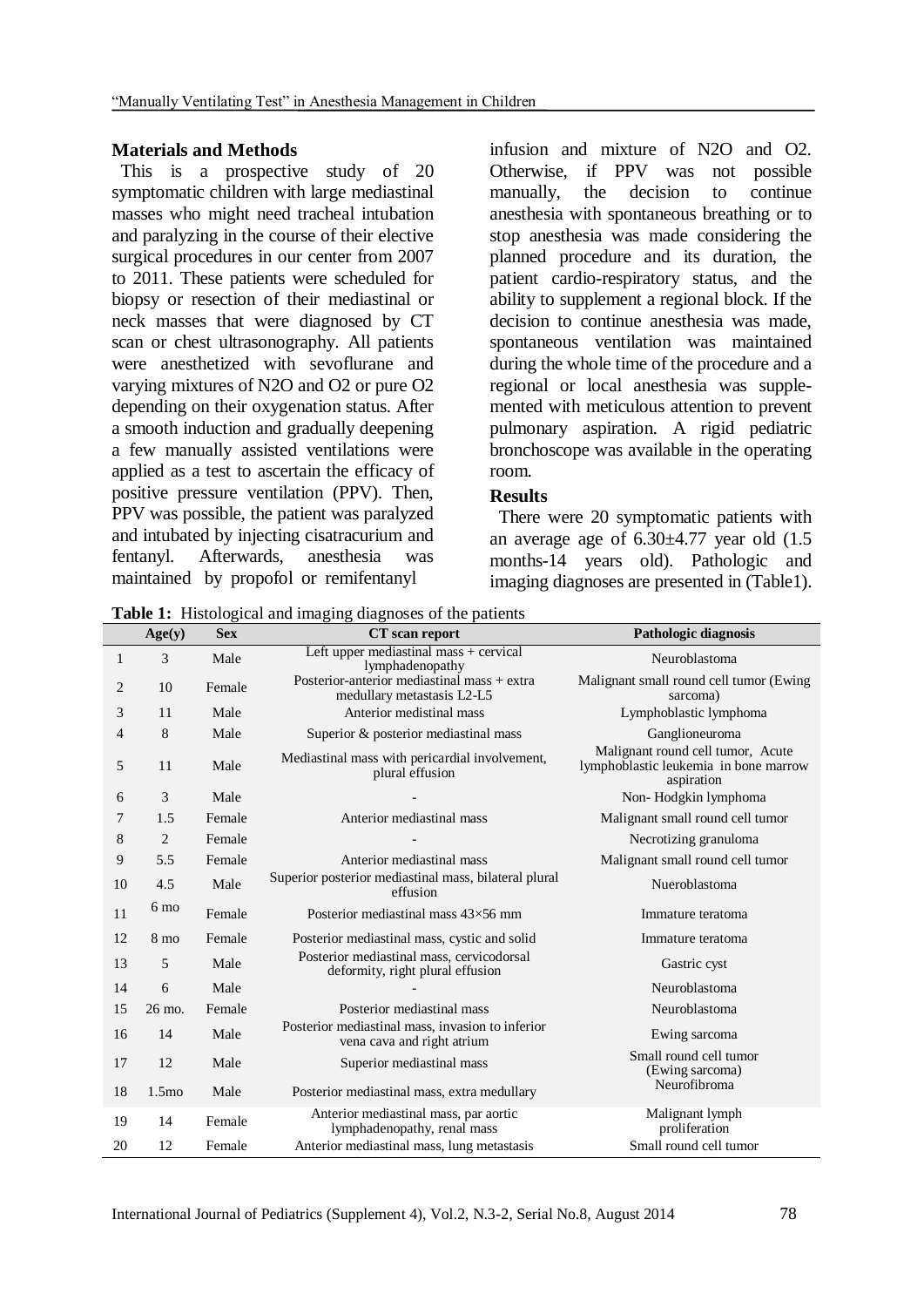Nineteen cases could be ventilated manually, all of whom could be paralyzed and intubated successfully. One case scheduled for open thoracotomy could not be ventilated manually, leading to a change in the surgery plan. Spontaneous ventilation was maintained with laryngeal mask airway and ultrasonography-guided needle biopsy was performed. All cases had uneventful anesthesia and recovery.

### **Discussion and Conclusion**

In addition to continuous monitoring of gas exchange and hemodynamics, different approaches and techniques are recommended for a safe anesthesia in patients with large mediastinal masses. These include maintaining spontaneous ventilation until securing a definite airway or completing the procedure(8), preoperatively determining patients' respiratory flowvolume and peak expiratory flow rate (9), predicting tracheal cross-sectional area and anesthetic management by chest CT(10), availability of a rigid bronchoscope, and in the presence of severe symptomatic obstruction, tracheal stenting prior to mediastinoscopy (11).

Maintaining spontaneous respiration is a well-accepted technique whenever a difficult airway is anticipated. However, the same main concern in unexpected inability of ventilation in paralyzing patients remains unresolved. In a recent study, airway collapse with an anterior mass despite spontaneous breathing in an adult has been reported (12). The authors strongly recommended pre-induction placement of femoral cardiopulmonary bypass (CPB) cannulae and readiness to immediately initiate cardiopulmonary bypass in high-risk patients. These recommendations have been mentioned before (13,14). However, CPB and bronchoscopy are rather rescue treatments in case of a sudden cardiopulmonary collapse. CPB as a prophylactic procedure

is troublesome and if available, reserved only for a few cases with severe cardiopulmonary compromise.

Usefulness of flow-volume loop studies in airway management of these patients has not been demonstrated (15,16).

Although preoperative pulmonary CT scan may be useful in determining highrisk patients, the same concern still exists. In addition, CT scan is a static study, while airway obstruction is a dynamic event in the patient with anterior mediastinal mass and is dependent on respiratory cycle and patient position. Difficulty in immobilizing a restless child with respiratory distress is another limitation of imaging studies.

Manually ventilating test is a simple, noninvasive maneuver to assess patency of airway during which negative intrapleural pressure is lost. Patency of a narrowed airway in patients with large compressive anterior mediastinal masses is maintained by negative pressure of the surrounding parenchyma. In some severe critical stenosis, it will be lost with any intervention that leads to removal this negative pressure, such as creating apnea by injecting any hypnotic-sedative or muscle-paralyzing drugs. By performing a few "manually assisted "positive ventilations, intrapleural negative pressure will be lost, leading to circumstances as if the patient is paralyzed. Therefore, if positive pressure ventilation is possible easily, it will be possible after injecting muscle relaxants along with intubating the patient. This test was also mentioned in another study (17), although it was not analyzed in detail. The most promising result of our study is that of nineteen cases who could be ventilated manually, all of them could be paralyzed, intubated and given PPV successfully. In other words, fortunately this test has no false positive results in our study. Therefore, we can conclude that manually ventilating test may at least be a simple and reliable test to